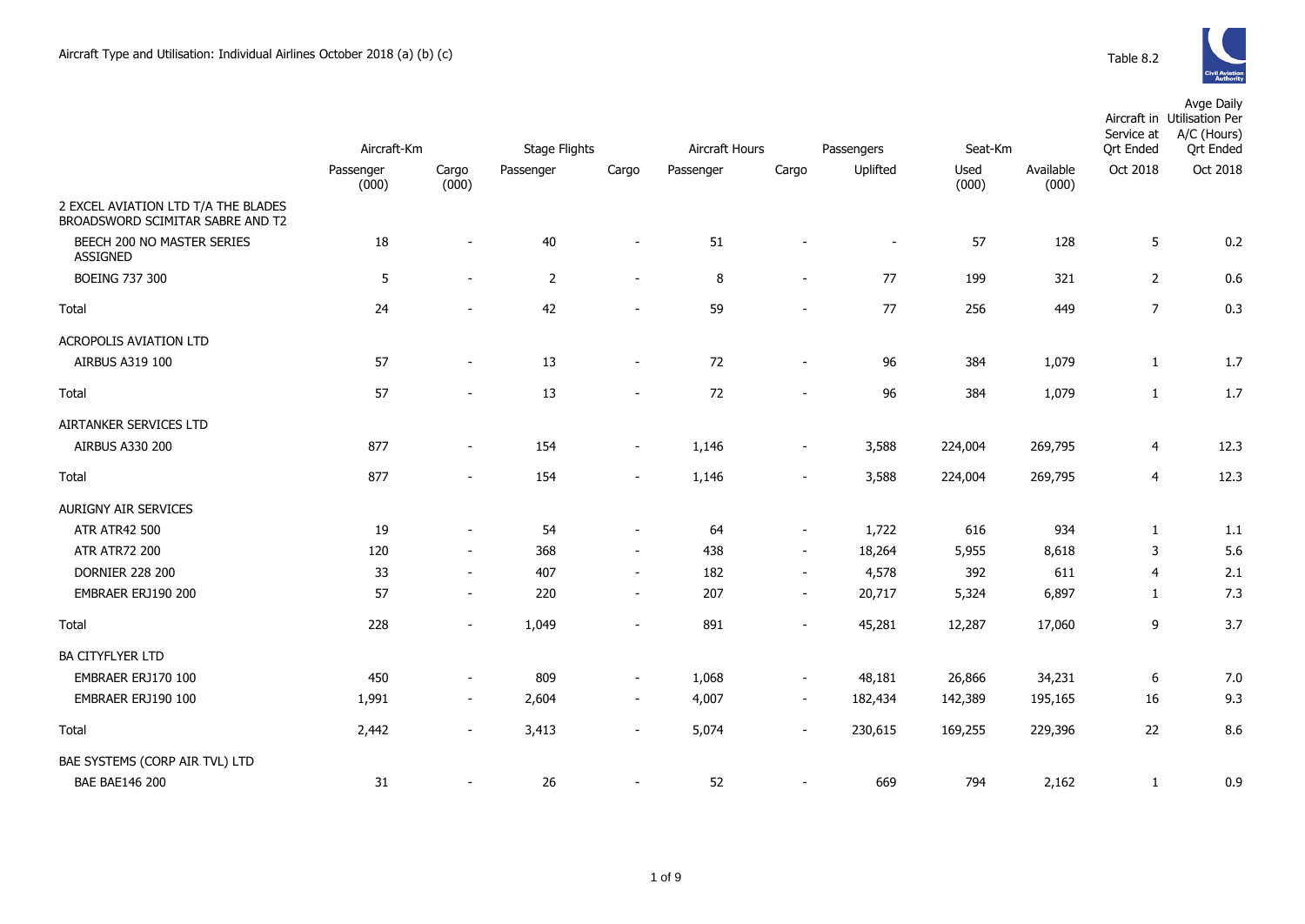|                                                           | Aircraft-Km        |                          | <b>Stage Flights</b> |                          | Aircraft Hours |                          | Seat-Km<br>Passengers |               |                    | Service at<br><b>Qrt Ended</b> | Aircraft in Utilisation Per<br>A/C (Hours)<br><b>Qrt Ended</b> |
|-----------------------------------------------------------|--------------------|--------------------------|----------------------|--------------------------|----------------|--------------------------|-----------------------|---------------|--------------------|--------------------------------|----------------------------------------------------------------|
|                                                           | Passenger<br>(000) | Cargo<br>(000)           | Passenger            | Cargo                    | Passenger      | Cargo                    | Uplifted              | Used<br>(000) | Available<br>(000) | Oct 2018                       | Oct 2018                                                       |
| BAE SYSTEMS (CORP AIR TVL) LTD                            |                    |                          |                      |                          |                |                          |                       |               |                    |                                |                                                                |
| <b>EMBRAER EMB145 NO MASTER SERIES</b><br><b>ASSIGNED</b> | 11                 |                          | 35                   |                          | 25             |                          | 1,055                 | 327           | 531                | 1                              | 0.7                                                            |
| Total                                                     | 42                 |                          | 61                   | $\blacksquare$           | 77             | $\overline{\phantom{0}}$ | 1,724                 | 1,121         | 2,693              | $\overline{2}$                 | 0.8                                                            |
| <b>BLUE ISLANDS LIMITED</b>                               |                    |                          |                      |                          |                |                          |                       |               |                    |                                |                                                                |
| ATR ATR42 300                                             | 24                 | $\blacksquare$           | 260                  | $\overline{\phantom{a}}$ | 139            | $\blacksquare$           | 8,083                 | 829           | 1,114              | $\mathbf{1}$                   | 2.3                                                            |
| <b>ATR ATR42 500</b>                                      | $\overline{2}$     | $\blacksquare$           | 10                   | $\blacksquare$           | 11             | $\overline{\phantom{a}}$ | 252                   | 68            | 119                | $\mathbf{1}$                   | 3.7                                                            |
| <b>ATR ATR72 200</b>                                      | 114                | $\blacksquare$           | 601                  | $\overline{\phantom{a}}$ | 495            | $\overline{\phantom{a}}$ | 24,791                | 4,809         | 7,778              | 3                              | 5.5                                                            |
| Total                                                     | 141                | $\overline{\phantom{a}}$ | 871                  | $\overline{\phantom{a}}$ | 645            | $\blacksquare$           | 33,126                | 5,706         | 9,011              | 5                              | 4.5                                                            |
| <b>BMI REGIONAL</b>                                       |                    |                          |                      |                          |                |                          |                       |               |                    |                                |                                                                |
| EMBRAER EMB135 NO MASTER SERIES<br><b>ASSIGNED</b>        | 171                | $\overline{\phantom{a}}$ | 297                  | $\overline{a}$           | 379            |                          | 6,777                 | 4,005         | 6,319              | $\overline{4}$                 | 5.0                                                            |
| EMBRAER EMB145 NO MASTER SERIES<br><b>ASSIGNED</b>        | 1,461              | $\overline{\phantom{a}}$ | 2,264                | $\overline{\phantom{0}}$ | 3,098          |                          | 46,244                | 44,283        | 71,350             | 15                             | 5.8                                                            |
| Total                                                     | 1,632              | $\overline{\phantom{a}}$ | 2,561                | $\overline{\phantom{0}}$ | 3,477          |                          | 53,021                | 48,288        | 77,669             | 19                             | 5.7                                                            |
| BRITISH AIRWAYS PLC                                       |                    |                          |                      |                          |                |                          |                       |               |                    |                                |                                                                |
| AIRBUS A318 100                                           | 291                | $\blacksquare$           | 78                   | $\overline{\phantom{a}}$ | 414            | $\blacksquare$           | 1,100                 | 6,147         | 9,299              | 1                              | 10.2                                                           |
| AIRBUS A319 100                                           | 5,056              | $\blacksquare$           | 6,778                | $\overline{\phantom{a}}$ | 11,332         | $\blacksquare$           | 753,712               | 564,764       | 674,647            | 43                             | 9.1                                                            |
| <b>AIRBUS A320 200</b>                                    | 10,581             | $\overline{\phantom{a}}$ | 8,936                | $\overline{\phantom{a}}$ | 19,625         | $\overline{\phantom{a}}$ | 1,160,905             | 1,385,126     | 1,663,598          | 67                             | 10.0                                                           |
| AIRBUS A320 200N                                          | 872                | $\overline{\phantom{a}}$ | 675                  | $\overline{\phantom{a}}$ | 1,565          | $\overline{\phantom{a}}$ | 93,720                | 121,694       | 146,496            | 5                              | 9.2                                                            |
| <b>AIRBUS A321 200</b>                                    | 2,585              | $\overline{\phantom{a}}$ | 2,107                | $\overline{\phantom{a}}$ | 4,804          | $\overline{\phantom{a}}$ | 317,065               | 371,153       | 473,756            | 18                             | 9.1                                                            |
| <b>AIRBUS A380 800</b>                                    | 3,887              | $\blacksquare$           | 447                  | $\overline{\phantom{a}}$ | 4,822          | $\overline{\phantom{a}}$ | 178,556               | 1,559,063     | 1,823,158          | 12                             | 13.7                                                           |
| <b>BOEING 747 400</b>                                     | 11,234             | $\overline{\phantom{a}}$ | 1,651                | $\blacksquare$           | 14,158         | $\sim$                   | 432,825               | 2,975,918     | 3,455,094          | 36                             | 12.8                                                           |
| <b>BOEING 767 300</b>                                     | 689                | $\sim$                   | 461                  | $\sim$                   | 1,197          | $\sim$                   | 92,328                | 143,168       | 171,634            | 5                              | 7.8                                                            |
| <b>BOEING 777 200</b>                                     | 15,641             | $\blacksquare$           | 2,515                | $\sim$                   | 20,261         | $\sim$                   | 472,213               | 3,144,641     | 3,906,705          | 46                             | 14.2                                                           |
| <b>BOEING 777 300</b>                                     | 4,228              |                          | 525                  | $\blacksquare$           | 5,299          | $\blacksquare$           | 120,339               | 1,050,685     | 1,255,657          | 12                             | 14.5                                                           |
| <b>BOEING 787 8</b>                                       | 3,282              | $\overline{\phantom{a}}$ | 468                  | $\blacksquare$           | 4,182          | $\blacksquare$           | 83,239                | 583,283       | 702,333            | 11                             | 12.5                                                           |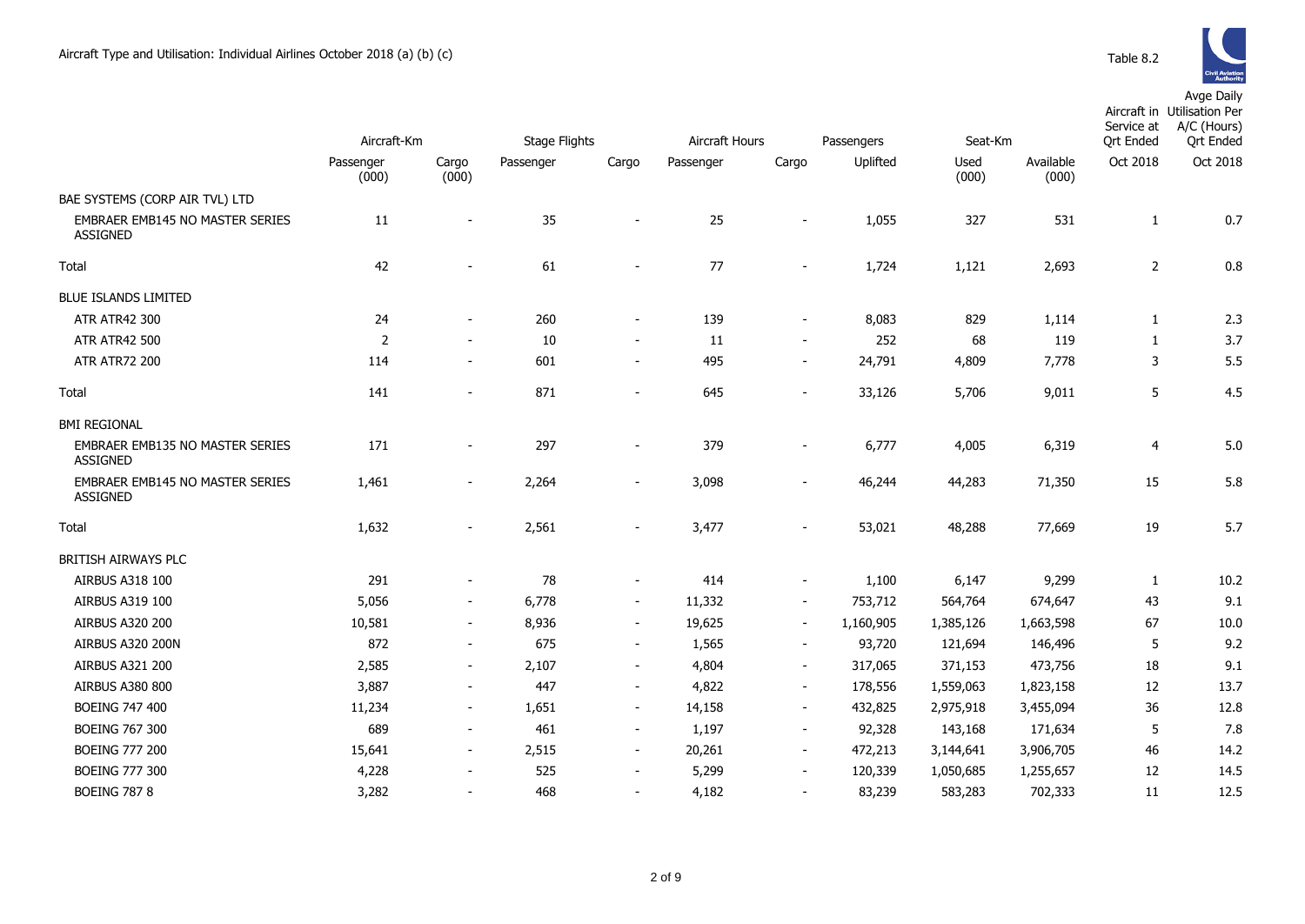

|                                                    | Aircraft-Km        |                          | <b>Stage Flights</b>     |                          | Aircraft Hours           |        | Seat-Km<br>Passengers |               |                    | Service at<br><b>Qrt Ended</b> | Aircraft in Utilisation Per<br>A/C (Hours)<br><b>Qrt Ended</b> |
|----------------------------------------------------|--------------------|--------------------------|--------------------------|--------------------------|--------------------------|--------|-----------------------|---------------|--------------------|--------------------------------|----------------------------------------------------------------|
|                                                    | Passenger<br>(000) | Cargo<br>(000)           | Passenger                | Cargo                    | Passenger                | Cargo  | Uplifted              | Used<br>(000) | Available<br>(000) | Oct 2018                       | Oct 2018                                                       |
| BRITISH AIRWAYS PLC                                |                    |                          |                          |                          |                          |        |                       |               |                    |                                |                                                                |
| <b>BOEING 787 9</b>                                | 5,817              | $\overline{\phantom{a}}$ | 783                      | $\overline{\phantom{a}}$ | 7,309                    | $\sim$ | 136,901               | 1,034,185     | 1,256,410          | 18                             | 13.4                                                           |
| Total                                              | 64,163             | $\sim$                   | 25,424                   | $\overline{\phantom{a}}$ | 94,966                   | $\sim$ | 3,842,903             | 12,939,827    | 15,538,787         | 274                            | 11.5                                                           |
| CARGOLOGICAIR LTD                                  |                    |                          |                          |                          |                          |        |                       |               |                    |                                |                                                                |
| <b>BOEING 747 400</b>                              | $\sim$             | 662                      | $\overline{\phantom{a}}$ | 129                      | $\sim$                   | 873    |                       |               |                    | 2                              | 8.9                                                            |
| <b>BOEING 747 8</b>                                |                    | 304                      | $\sim$                   | 60                       | $\overline{\phantom{a}}$ | 401    |                       |               |                    | $\mathbf{1}$                   | 11.0                                                           |
| Total                                              |                    | 966                      | $\sim$                   | 189                      | $\sim$                   | 1,275  |                       |               |                    | 3                              | 9.6                                                            |
| DHL AIR LTD                                        |                    |                          |                          |                          |                          |        |                       |               |                    |                                |                                                                |
| <b>BOEING 757 200</b>                              |                    | 1,136                    | $\overline{\phantom{a}}$ | 1,318                    | $\overline{\phantom{a}}$ | 2,171  |                       |               |                    | 23                             | 2.9                                                            |
| <b>BOEING 767 300</b>                              |                    | 787                      | $\sim$                   | 227                      | $\sim$                   | 1,076  |                       |               | $\mathbf{r}$       | 3                              | 10.1                                                           |
| Total                                              |                    | 1,923                    | $\sim$                   | 1,545                    | $\sim$                   | 3,247  |                       |               |                    | 26                             | 3.9                                                            |
| <b>EASTERN AIRWAYS</b>                             |                    |                          |                          |                          |                          |        |                       |               |                    |                                |                                                                |
| <b>ATR ATR72 200</b>                               | 72                 |                          | 195                      | $\overline{\phantom{a}}$ | 181                      | $\sim$ | 6,934                 | 2,565         | 5,310              | $\overline{2}$                 | 3.6                                                            |
| BAE JETSTREAM 4100 4100                            | 152                | $\sim$                   | 523                      | $\sim$                   | 408                      | $\sim$ | 7,120                 | 2,120         | 4,420              | 17                             | 0.8                                                            |
| EMBRAER EMB145 NO MASTER SERIES<br><b>ASSIGNED</b> | 165                |                          | 313                      | $\overline{\phantom{a}}$ | 299                      |        | 8,394                 | 4,934         | 8,237              | 4                              | 2.0                                                            |
| EMBRAER ERJ170 100                                 | 86                 | $\overline{\phantom{a}}$ | 179                      | $\sim$                   | 167                      |        | 313                   | 4,120         | 6,501              | 2                              | 2.9                                                            |
| SAAB 2000 NO MASTER SERIES<br><b>ASSIGNED</b>      | 128                | $\sim$                   | 314                      | $\sim$                   | 290                      | $\sim$ | 8,919                 | 3,825         | 6,378              | 8                              | 1.6                                                            |
| Total                                              | 602                | $\sim$                   | 1,524                    | $\sim$                   | 1,345                    |        | 31,680                | 17,564        | 30,846             | 33                             | 1.4                                                            |
| <b>EASYJET UK LTD</b>                              |                    |                          |                          |                          |                          |        |                       |               |                    |                                |                                                                |
| AIRBUS A319 100                                    | 13,154             | $\sim$                   | 13,899                   | $\overline{\phantom{a}}$ | 24,801                   | $\sim$ | 1,872,014             | 1,788,166     | 2,052,009          | 82                             | 10.3                                                           |
| <b>AIRBUS A320 200</b>                             | 15,385             | $\overline{\phantom{a}}$ | 13,109                   | $\overline{\phantom{a}}$ | 26,864                   | $\sim$ | 2,075,556             | 2,468,172     | 2,859,097          | 79                             | 11.0                                                           |
| AIRBUS A320 200N                                   | 3,250              | $\sim$                   | 2,089                    | $\sim$                   | 5,276                    | $\sim$ | 343,927               | 543,951       | 604,527            | 13                             | 11.7                                                           |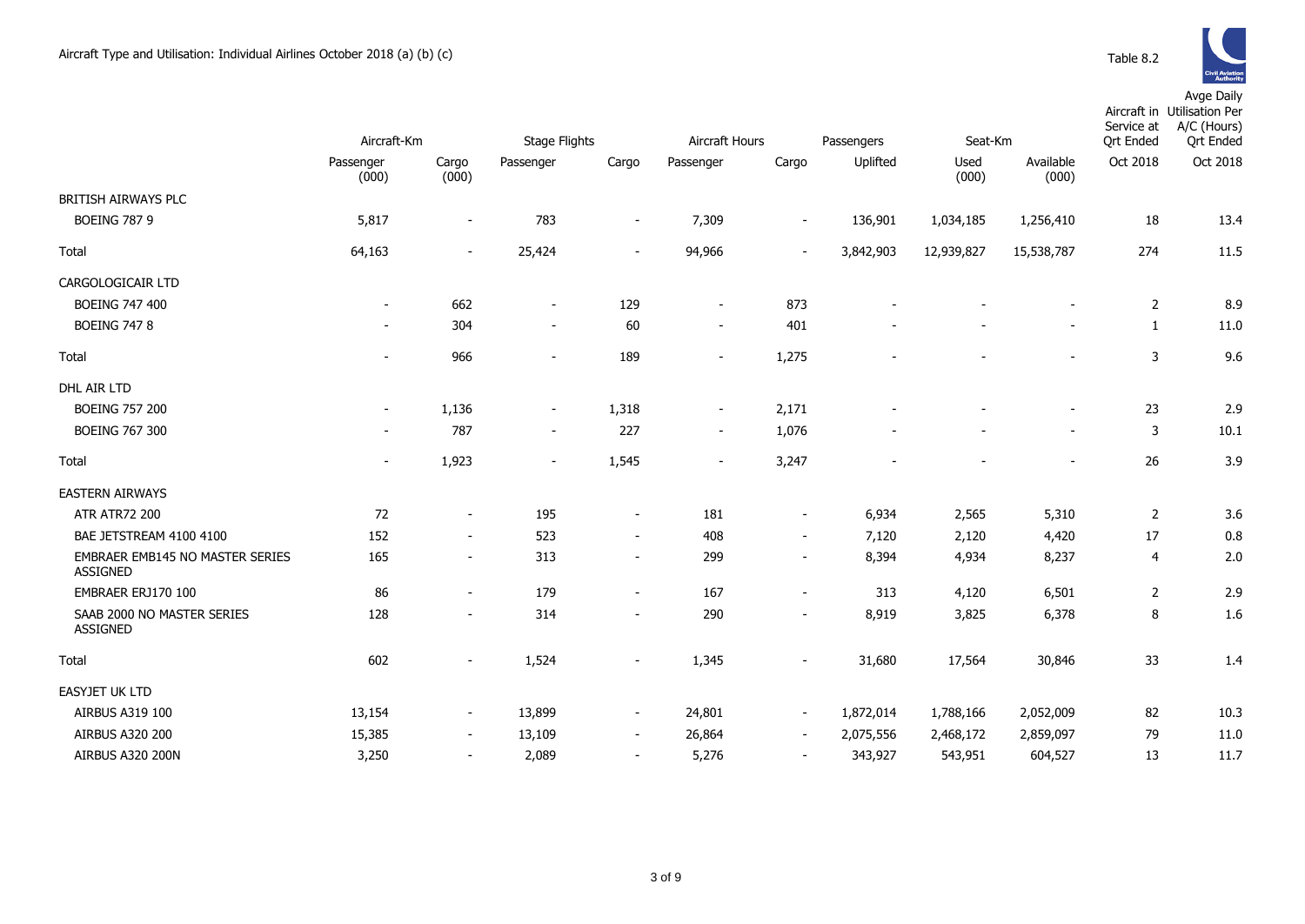EASYJET UK LTD



|                                                        | Aircraft-Km        |                          | Stage Flights |                          |                          | Aircraft Hours<br>Passengers |           |               | Seat-Km            | Service at<br><b>Qrt Ended</b> | <b><i><u>Authority</u></i></b><br>Avge Daily<br>Aircraft in Utilisation Per<br>A/C (Hours)<br><b>Qrt Ended</b> |
|--------------------------------------------------------|--------------------|--------------------------|---------------|--------------------------|--------------------------|------------------------------|-----------|---------------|--------------------|--------------------------------|----------------------------------------------------------------------------------------------------------------|
|                                                        | Passenger<br>(000) | Cargo<br>(000)           | Passenger     | Cargo                    | Passenger                | Cargo                        | Uplifted  | Used<br>(000) | Available<br>(000) | Oct 2018                       | Oct 2018                                                                                                       |
| SYJET UK LTD                                           |                    |                          |               |                          |                          |                              |           |               |                    |                                |                                                                                                                |
| <b>AIRBUS A321 200N</b>                                | 733                | $\overline{\phantom{a}}$ | 318           | $\sim$                   | 1,116                    | $\overline{\phantom{a}}$     | 66,820    | 154,606       | 172,144            | 2                              | 14.2                                                                                                           |
| tal                                                    | 32,521             | $\sim$                   | 29,415        | $\sim$                   | 58,056                   | $\sim$                       | 4,358,317 | 4,954,895     | 5,687,777          | 176                            | 10.7                                                                                                           |
| ECUTIVE JET CHARTER LTD                                |                    |                          |               |                          |                          |                              |           |               |                    |                                |                                                                                                                |
| AEROSPATIALE AS365 NO MASTER<br><b>SERIES ASSIGNED</b> |                    |                          |               |                          |                          |                              |           |               |                    | 1                              |                                                                                                                |
| AGUSTA AW139 NO MASTER SERIES<br>ASSIGNED              |                    |                          |               |                          | $\overline{\phantom{0}}$ |                              |           |               |                    | 2                              |                                                                                                                |
| DASSAULT FALCON 2000 NO MASTER<br>SERIES ASSIGNED      |                    |                          |               |                          |                          |                              |           |               |                    | 1                              |                                                                                                                |
| DASSAULT FALCON 7X NO MASTER<br>SERIES ASSIGNED        | 11                 |                          | 3             |                          | 13                       |                              | 5         | 27            | 149                | 1                              | 0.2                                                                                                            |
| GULFSTREAM GVI NO MASTER SERIES<br>ASSIGNED            | 52                 |                          | 10            | $\sim$                   | 62                       | $\overline{\phantom{a}}$     | 17        | 60            | 573                | 1                              | 0.6                                                                                                            |
| tal                                                    | 63                 |                          | 13            | $\overline{\phantom{a}}$ | 75                       | $\overline{\phantom{a}}$     | 22        | 87            | 722                | 6                              | 0.2                                                                                                            |
| <b>BE LTD</b>                                          |                    |                          |               |                          |                          |                              |           |               |                    |                                |                                                                                                                |
| <b>ATR ATR72 200</b>                                   | 404                | $\sim$                   | 1,183         | $\sim$                   | 1,208                    | $\overline{\phantom{a}}$     | $\sim$    | 17,909        | 28,309             | 5                              | 6.7                                                                                                            |
| DE HAVILLAND DHC8 400                                  | 4,025              | $\sim$                   | 9,336         | $\sim$                   | 11,619                   | $\sim$                       | 568,841   | 247,765       | 313,939            | 54                             | 7.0                                                                                                            |
| EMBRAER ERJ170 200                                     | 1,170              |                          | 1,841         |                          | 2,626                    | $\overline{\phantom{a}}$     | 128,219   | 81,664        | 102,964            | 11                             | 8.3                                                                                                            |
|                                                        |                    |                          |               |                          |                          |                              |           |               |                    |                                |                                                                                                                |

| Total                                                     | 32,521 | ۰                            | 29,415 | $\overline{\phantom{a}}$ | 58,056 | $\overline{\phantom{a}}$ | 4,358,317 | 4,954,895      | 5,687,777      | 176            | 10.7 |
|-----------------------------------------------------------|--------|------------------------------|--------|--------------------------|--------|--------------------------|-----------|----------------|----------------|----------------|------|
| <b>EXECUTIVE JET CHARTER LTD</b>                          |        |                              |        |                          |        |                          |           |                |                |                |      |
| AEROSPATIALE AS365 NO MASTER<br><b>SERIES ASSIGNED</b>    |        |                              |        |                          |        |                          |           |                |                | $\mathbf{1}$   |      |
| AGUSTA AW139 NO MASTER SERIES<br><b>ASSIGNED</b>          |        |                              |        |                          |        |                          |           |                | $\blacksquare$ | $\overline{2}$ |      |
| DASSAULT FALCON 2000 NO MASTER<br><b>SERIES ASSIGNED</b>  |        |                              |        |                          |        |                          |           | $\blacksquare$ | $\blacksquare$ | 1              |      |
| DASSAULT FALCON 7X NO MASTER<br>SERIES ASSIGNED           | 11     | ۰                            | 3      | $\overline{\phantom{a}}$ | 13     |                          | 5         | 27             | 149            | 1              | 0.2  |
| <b>GULFSTREAM GVI NO MASTER SERIES</b><br><b>ASSIGNED</b> | 52     |                              | 10     | $\overline{\phantom{0}}$ | 62     |                          | 17        | 60             | 573            | $\mathbf{1}$   | 0.6  |
| Total                                                     | 63     |                              | 13     | $\overline{a}$           | 75     |                          | 22        | 87             | 722            | 6              | 0.2  |
| <b>FLYBE LTD</b>                                          |        |                              |        |                          |        |                          |           |                |                |                |      |
| <b>ATR ATR72 200</b>                                      | 404    | $\overline{\phantom{a}}$     | 1,183  | $\overline{\phantom{a}}$ | 1,208  |                          |           | 17,909         | 28,309         | 5              | 6.7  |
| DE HAVILLAND DHC8 400                                     | 4,025  | $\overline{\phantom{a}}$     | 9,336  | $\overline{\phantom{a}}$ | 11,619 | $\sim$                   | 568,841   | 247,765        | 313,939        | 54             | 7.0  |
| EMBRAER ERJ170 200                                        | 1,170  | $\overline{\phantom{a}}$     | 1,841  | $\overline{\phantom{a}}$ | 2,626  | $\sim$                   | 128,219   | 81,664         | 102,964        | 11             | 8.3  |
| EMBRAER ERJ190 200                                        | 595    | $\overline{\phantom{a}}$     | 603    | $\overline{\phantom{a}}$ | 1,100  | $\sim$                   | 53,102    | 55,509         | 70,258         | 6              | 7.0  |
| Total                                                     | 6,195  | $\overline{\phantom{a}}$     | 12,963 | $\blacksquare$           | 16,552 |                          | 750,162   | 402,847        | 515,470        | 76             | 7.2  |
| <b>GAMA AVIATION (UK) LTD</b>                             |        |                              |        |                          |        |                          |           |                |                |                |      |
| BEECH 200 NO MASTER SERIES<br><b>ASSIGNED</b>             |        |                              |        |                          |        |                          |           |                |                | $\overline{4}$ |      |
| BOMBARDIER BD700 1A10 NO MASTER<br><b>SERIES ASSIGNED</b> | 41     |                              | 21     | $\overline{\phantom{0}}$ | 54     |                          | 70        | 147            | 493            | 3              | 0.5  |
| CANADAIR CL600 2B16 600                                   | 21     | $\qquad \qquad \blacksquare$ | 16     | $\overline{\phantom{a}}$ | 31     | $\overline{\phantom{a}}$ | 38        | 52             | 214            | 3              | 0.5  |
| CESSNA 510 NO MASTER SERIES<br><b>ASSIGNED</b>            |        |                              |        |                          |        |                          |           | $\blacksquare$ |                | 2              |      |
|                                                           |        |                              |        |                          |        |                          |           |                |                |                |      |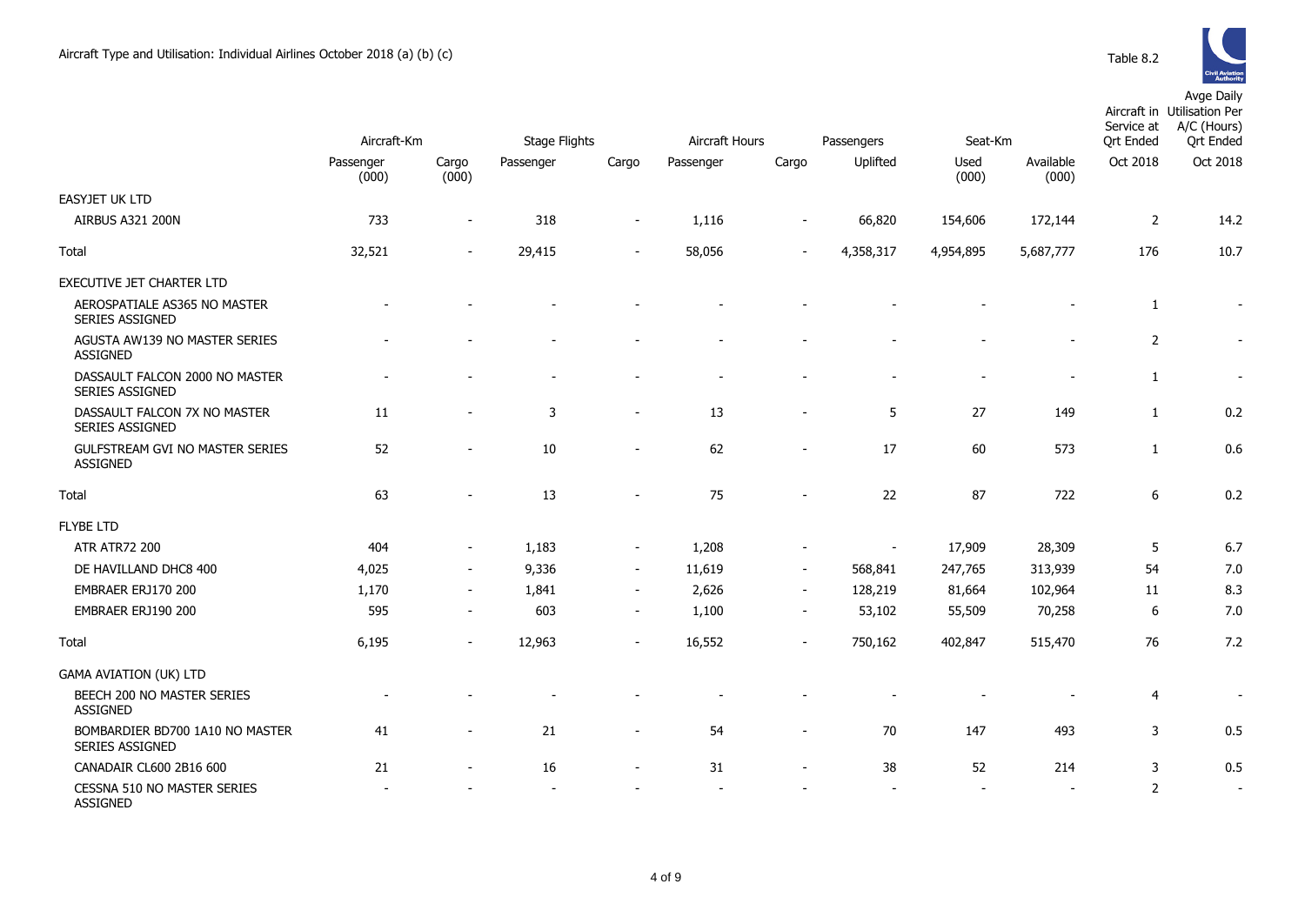|                                                          |                          | Aircraft-Km              |                | <b>Stage Flights</b>     |                          | Aircraft Hours<br>Passengers |                          | Seat-Km                  |                    | Service at<br>Ort Ended | Aircraft in Utilisation Per<br>A/C (Hours)<br><b>Ort Ended</b> |
|----------------------------------------------------------|--------------------------|--------------------------|----------------|--------------------------|--------------------------|------------------------------|--------------------------|--------------------------|--------------------|-------------------------|----------------------------------------------------------------|
|                                                          | Passenger<br>(000)       | Cargo<br>(000)           | Passenger      | Cargo                    | Passenger                | Cargo                        | Uplifted                 | Used<br>(000)            | Available<br>(000) | Oct 2018                | Oct 2018                                                       |
| <b>GAMA AVIATION (UK) LTD</b>                            |                          |                          |                |                          |                          |                              |                          |                          |                    |                         |                                                                |
| <b>CESSNA 560 NO MASTER SERIES</b><br><b>ASSIGNED</b>    | $\overline{a}$           |                          |                |                          |                          |                              |                          |                          |                    | 3                       |                                                                |
| <b>GULFSTREAM GV NO MASTER SERIES</b><br><b>ASSIGNED</b> | 17                       | $\overline{\phantom{a}}$ | $\overline{2}$ | $\overline{\phantom{a}}$ | 21                       | $\blacksquare$               | 8                        | 68                       | 239                | $\mathbf{1}$            | 0.2                                                            |
| RAYTHEON HAWKER 800                                      | $\overline{\phantom{a}}$ |                          | $\blacksquare$ | $\overline{\phantom{a}}$ |                          |                              |                          | $\overline{a}$           |                    | $\mathbf{1}$            | $\blacksquare$                                                 |
| Total                                                    | 79                       |                          | 39             | $\overline{\phantom{a}}$ | 105                      |                              | 116                      | 267                      | 946                | 17                      | 0.2                                                            |
| JET2.COM LTD                                             |                          |                          |                |                          |                          |                              |                          |                          |                    |                         |                                                                |
| <b>BOEING 737 300</b>                                    | 1,498                    | $\overline{\phantom{0}}$ | 950            | $\overline{\phantom{a}}$ | 2,498                    | $\overline{\phantom{a}}$     | 120,869                  | 194,190                  | 221,693            | 16                      | 9.2                                                            |
| <b>BOEING 737-800</b>                                    | 12,085                   | $\overline{\phantom{a}}$ | 5,269          | $\blacksquare$           | 18,302                   | $\blacksquare$               | 890,665                  | 2,057,696                | 2,284,027          | 58                      | 12.0                                                           |
| <b>BOEING 757 200</b>                                    | 1,685                    | $\overline{a}$           | 681            | $\overline{\phantom{a}}$ | 2,511                    | $\overline{\phantom{a}}$     | 148,570                  | 367,377                  | 396,035            | 11                      | 10.5                                                           |
| Total                                                    | 15,268                   | $\overline{a}$           | 6,900          | $\overline{a}$           | 23,311                   |                              | 1,160,104                | 2,619,263                | 2,901,755          | 85                      | 11.3                                                           |
| JOTA AVIATION LTD                                        |                          |                          |                |                          |                          |                              |                          |                          |                    |                         |                                                                |
| BAE AVRO146RJ 100                                        | 85                       | $\overline{\phantom{a}}$ | 160            | $\blacksquare$           | 196                      |                              | $\overline{\phantom{a}}$ | 5,143                    | 8,248              | 1                       | 6.1                                                            |
| BAE AVRO146RJ 85                                         | 17                       | $\blacksquare$           | 32             | $\blacksquare$           | 46                       | $\blacksquare$               | $\overline{\phantom{a}}$ | 1,009                    | 1,594              | 1                       | 5.8                                                            |
| <b>BAE BAE146 200</b>                                    | $\overline{7}$           | $\overline{\phantom{a}}$ | 14             | $\overline{\phantom{a}}$ | 19                       | $\overline{\phantom{a}}$     | 416                      | 503                      | 697                | $\mathbf{1}$            | 1.3                                                            |
| <b>BAE BAE146 300</b>                                    | $\overline{\phantom{a}}$ | $\overline{2}$           | $\blacksquare$ | 3                        | $\overline{\phantom{a}}$ | $\overline{7}$               | $\overline{\phantom{a}}$ | $\overline{\phantom{a}}$ |                    | $\sim$                  | $\overline{\phantom{a}}$                                       |
| Total                                                    | 109                      | $\overline{2}$           | 206            | 3                        | 260                      | $\overline{7}$               | 416                      | 6,655                    | 10,539             | 3                       | 4.4                                                            |
| <b>LOGANAIR LTD</b>                                      |                          |                          |                |                          |                          |                              |                          |                          |                    |                         |                                                                |
| BRITTEN NORMAN BN2A<br>UNDESIGNATED MASTER SERIES        | 16                       |                          | 464            | $\overline{\phantom{a}}$ | 117                      | $\overline{a}$               | 1,611                    | 72                       | 129                | $\overline{2}$          | 2.1                                                            |
| DE HAVILLAND DHC6 400                                    | 48                       | $\overline{\phantom{a}}$ | 294            | $\overline{\phantom{a}}$ | 273                      | $\blacksquare$               | 2,872                    | 488                      | 917                | 3                       | 3.2                                                            |
| DORNIER 328 NO MASTER SERIES<br><b>ASSIGNED</b>          | 98                       | $\overline{a}$           | 258            | $\overline{\phantom{a}}$ | 299                      | $\blacksquare$               | 4,641                    | 1,805                    | 3,027              | $\overline{2}$          | 5.5                                                            |
| EMBRAER EMB135 NO MASTER SERIES<br><b>ASSIGNED</b>       | 28                       | $\blacksquare$           | 58             | $\blacksquare$           | 63                       | $\blacksquare$               | 1,554                    | 751                      | 1,031              | $\blacksquare$          | $\overline{\phantom{a}}$                                       |
| SAAB 2000 NO MASTER SERIES<br><b>ASSIGNED</b>            | 230                      | $\blacksquare$           | 675            | $\overline{\phantom{a}}$ | 679                      | $\overline{\phantom{a}}$     | 15,073                   | 7,036                    | 11,510             | 5                       | 3.9                                                            |
| SAAB 340 NO MASTER SERIES ASSIGNED                       | 525                      | $\blacksquare$           | 1,883          | $\overline{\phantom{a}}$ | 1,841                    | $\blacksquare$               | 36,636                   | 11,110                   | 17,602             | 16                      | 3.8                                                            |
| Total                                                    | 945                      | $\overline{\phantom{a}}$ | 3,632          | $\overline{\phantom{a}}$ | 3,271                    | $\overline{\phantom{a}}$     | 62,387                   | 21,262                   | 34,216             | 28                      | 3.7                                                            |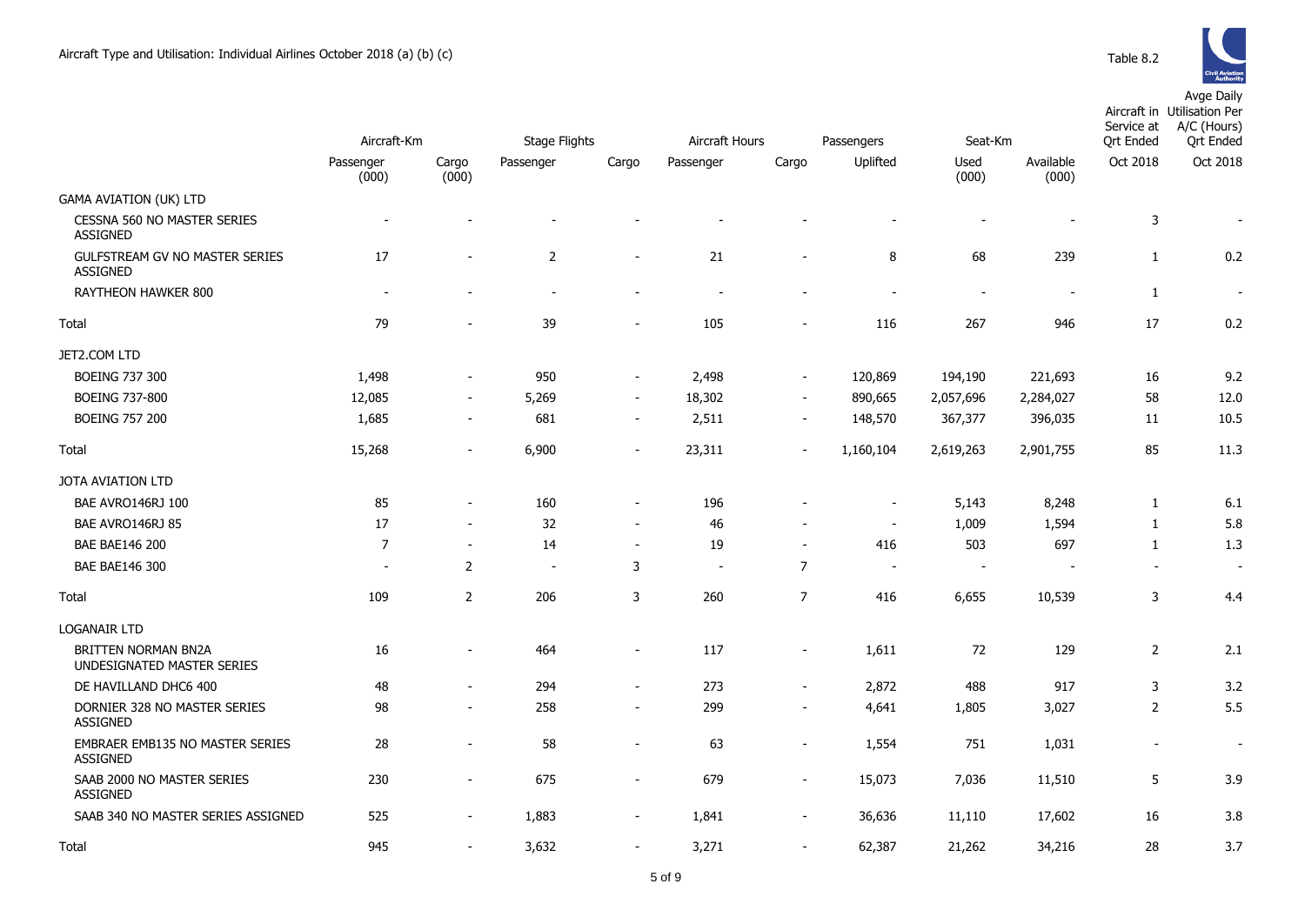

|                                                           |                                   |                              |                                   |                          | Aircraft Hours<br>Passengers |                |                          |                          |                    | Avye Daliy<br>Aircraft in Utilisation Per<br>A/C (Hours)<br>Service at<br><b>Qrt Ended</b><br><b>Ort Ended</b> |                          |  |
|-----------------------------------------------------------|-----------------------------------|------------------------------|-----------------------------------|--------------------------|------------------------------|----------------|--------------------------|--------------------------|--------------------|----------------------------------------------------------------------------------------------------------------|--------------------------|--|
|                                                           | Aircraft-Km<br>Passenger<br>(000) | Cargo<br>(000)               | <b>Stage Flights</b><br>Passenger | Cargo                    | Passenger                    | Cargo          | Uplifted                 | Seat-Km<br>Used<br>(000) | Available<br>(000) | Oct 2018                                                                                                       | Oct 2018                 |  |
| NORWEGIAN AIR UK LTD                                      |                                   |                              |                                   |                          |                              |                |                          |                          |                    |                                                                                                                |                          |  |
| <b>BOEING 737-800</b>                                     | 224                               | $\blacksquare$               | 135                               | $\blacksquare$           | 360                          |                | $\overline{\phantom{a}}$ | 31,923                   | 41,702             | $\mathbf{1}$                                                                                                   | 12.3                     |  |
| <b>BOEING 787 9</b>                                       | 4,288                             | $\qquad \qquad \blacksquare$ | 565                               | $\overline{\phantom{a}}$ | 5,303                        |                | 163,263                  | 1,224,467                | 1,475,198          | 11                                                                                                             | 17.0                     |  |
| Total                                                     | 4,513                             | ۰                            | 700                               | $\blacksquare$           | 5,663                        |                | 163,263                  | 1,256,390                | 1,516,900          | 12                                                                                                             | 16.5                     |  |
| RVL AVIATION LTD                                          |                                   |                              |                                   |                          |                              |                |                          |                          |                    |                                                                                                                |                          |  |
| CESSNA 310 NO MASTER SERIES<br><b>ASSIGNED</b>            |                                   |                              |                                   |                          |                              |                |                          |                          |                    | 4                                                                                                              | $\sim$                   |  |
| CESSNA 402 NO MASTER SERIES<br><b>ASSIGNED</b>            |                                   |                              |                                   |                          |                              |                |                          |                          |                    | $\mathbf{1}$                                                                                                   |                          |  |
| CESSNA 404 NO MASTER SERIES<br><b>ASSIGNED</b>            |                                   |                              | $\overline{\phantom{a}}$          | ÷,                       |                              |                |                          |                          |                    | 5                                                                                                              |                          |  |
| CESSNA F406 NO MASTER SERIES<br><b>ASSIGNED</b>           | 5                                 | $\overline{7}$               | 18                                | 17                       | 11                           | 18             | $\blacksquare$           | 12                       | 36                 | 6                                                                                                              | 0.1                      |  |
| Total                                                     | 5                                 | $\overline{7}$               | 18                                | 17                       | 11                           | 18             |                          | 12                       | 36                 | 16                                                                                                             | $\blacksquare$           |  |
| SAXONAIR CHARTER LTD                                      |                                   |                              |                                   |                          |                              |                |                          |                          |                    |                                                                                                                |                          |  |
| CESSNA 510 NO MASTER SERIES<br><b>ASSIGNED</b>            |                                   |                              |                                   |                          |                              |                |                          |                          |                    | $\mathbf{1}$                                                                                                   |                          |  |
| EMBRAER EMB505 NO MASTER SERIES<br><b>ASSIGNED</b>        |                                   |                              |                                   |                          |                              |                |                          |                          |                    | 1                                                                                                              |                          |  |
| EMBRAER EMB550 NO MASTER SERIES<br><b>ASSIGNED</b>        | 25                                |                              | 30                                | $\overline{\phantom{a}}$ | 40                           | $\blacksquare$ | 111                      | 77                       | 245                | $\mathbf{1}$                                                                                                   | $1.0\,$                  |  |
| GULFSTREAM GV NO MASTER SERIES<br><b>ASSIGNED</b>         | $\overline{7}$                    |                              | $\sqrt{5}$                        | $\overline{a}$           | 10                           |                | 14                       | 21                       | 114                | $\mathbf{1}$                                                                                                   | 1.4                      |  |
| RAYTHEON HAWKER 800                                       |                                   |                              |                                   |                          |                              |                |                          |                          |                    | 4                                                                                                              |                          |  |
| Total                                                     | 32                                |                              | 35                                |                          | 50                           |                | 125                      | 98                       | 359                | 8                                                                                                              | 0.3                      |  |
| TAG AVIATION (UK) LTD                                     |                                   |                              |                                   |                          |                              |                |                          |                          |                    |                                                                                                                |                          |  |
| AIRBUS A319 100                                           |                                   |                              |                                   |                          |                              |                |                          |                          |                    | 1                                                                                                              |                          |  |
| <b>BOEING 757 200</b>                                     | 19                                |                              | $\overline{7}$                    |                          | 24                           |                | 398                      | 1,103                    | 1,774              | 1                                                                                                              | 1.1                      |  |
| BOMBARDIER BD100 1A10 NO MASTER<br><b>SERIES ASSIGNED</b> |                                   |                              |                                   |                          |                              |                | $\overline{\phantom{a}}$ | $\overline{\phantom{a}}$ |                    | 1                                                                                                              | $\overline{\phantom{a}}$ |  |

14 - 12 - 16 - 43 54 268 4 0.1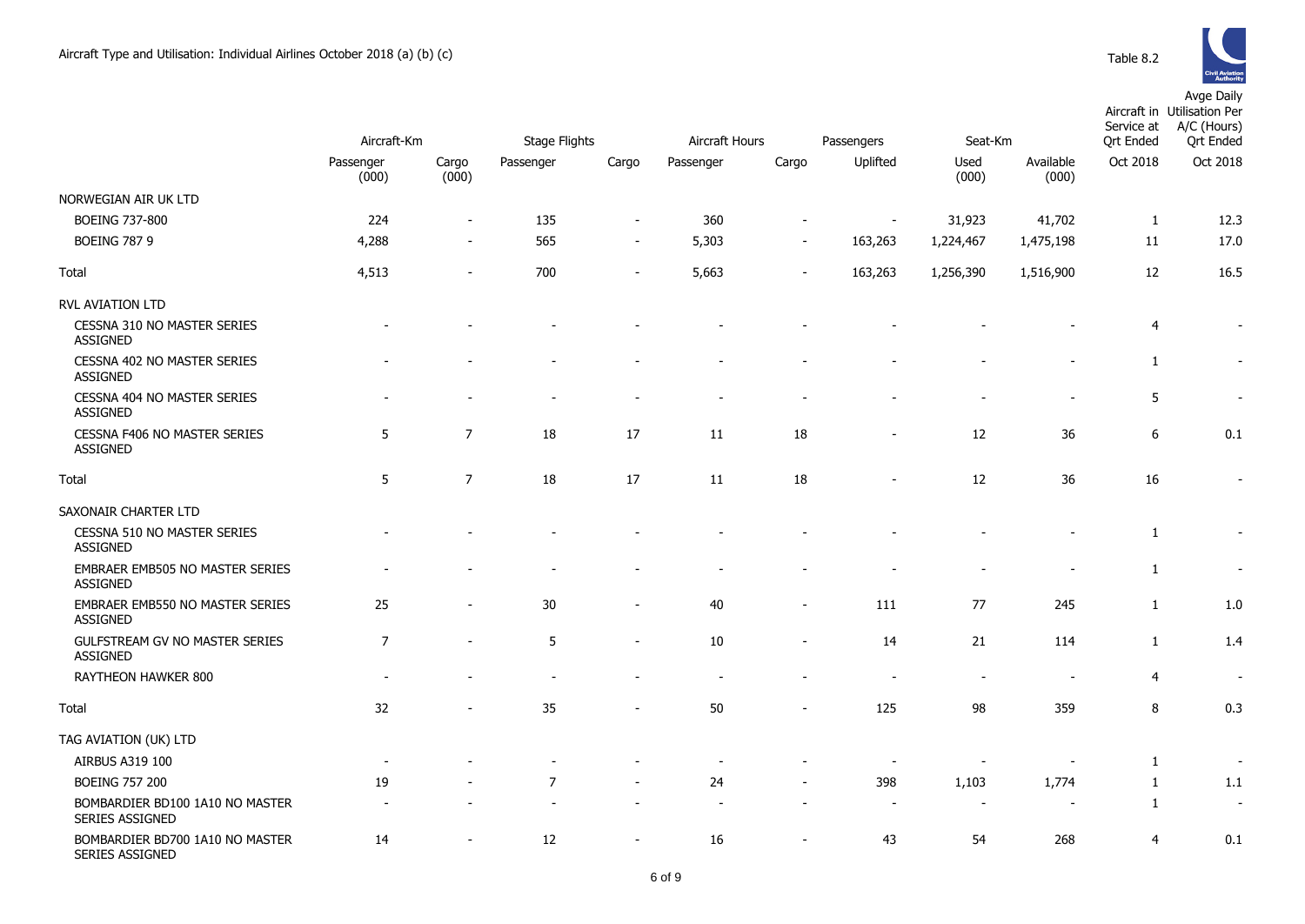|                                                           |                          | Aircraft-Km              |           | <b>Stage Flights</b>     |           | Aircraft Hours<br>Passengers |          | Seat-Km                  |                    | Service at<br><b>Qrt Ended</b> | Aircraft in Utilisation Per<br>A/C (Hours)<br><b>Qrt Ended</b> |
|-----------------------------------------------------------|--------------------------|--------------------------|-----------|--------------------------|-----------|------------------------------|----------|--------------------------|--------------------|--------------------------------|----------------------------------------------------------------|
|                                                           | Passenger<br>(000)       | Cargo<br>(000)           | Passenger | Cargo                    | Passenger | Cargo                        | Uplifted | Used<br>(000)            | Available<br>(000) | Oct 2018                       | Oct 2018                                                       |
| TAG AVIATION (UK) LTD                                     |                          |                          |           |                          |           |                              |          |                          |                    |                                |                                                                |
| BOMBARDIER BD700 1A11 NO MASTER<br><b>SERIES ASSIGNED</b> |                          |                          |           |                          |           |                              |          |                          |                    | $\mathbf{1}$                   | $\overline{\phantom{a}}$                                       |
| BOMBARDIER CL600 2B19 NO MASTER<br>SERIES ASSIGNED        |                          |                          |           |                          |           |                              |          |                          |                    | $\mathbf{1}$                   |                                                                |
| CANADAIR CL600 2B16 600                                   | 11                       |                          | 8         | $\blacksquare$           | 15        | $\overline{a}$               | 27       | 31                       | 102                | 3                              | 0.3                                                            |
| DASSAULT FALCON 2000 NO MASTER<br>SERIES ASSIGNED         |                          |                          |           |                          |           |                              | $\sim$   |                          |                    | $\mathbf{1}$                   | $\overline{\phantom{a}}$                                       |
| DASSAULT FALCON 7X NO MASTER<br><b>SERIES ASSIGNED</b>    | 38                       |                          | 22        | $\overline{\phantom{a}}$ | 45        | $\qquad \qquad \blacksquare$ | 97       | 182                      | 536                | 3                              | 0.5                                                            |
| DASSAULT FALCON 900EX NO MASTER<br>SERIES ASSIGNED        | $17\,$                   |                          | 11        | $\blacksquare$           | 22        |                              | 47       | 79                       | 251                | 3                              | 0.3                                                            |
| <b>EMBRAER EMB135 NO MASTER SERIES</b><br><b>ASSIGNED</b> | 16                       |                          | 22        | $\overline{\phantom{a}}$ | 21        | $\qquad \qquad \blacksquare$ | 133      | 107                      | 205                | $\overline{2}$                 | 0.6                                                            |
| GULFSTREAM GV NO MASTER SERIES<br><b>ASSIGNED</b>         | 21                       |                          | 11        |                          | 25        |                              | 34       | 52                       | 374                | $\mathbf{1}$                   | 0.6                                                            |
| <b>GULFSTREAM GVI NO MASTER SERIES</b><br><b>ASSIGNED</b> |                          |                          |           |                          |           |                              |          |                          |                    |                                | $\sim$                                                         |
| Total                                                     | 137                      |                          | 93        |                          | 168       |                              | 779      | 1,608                    | 3,510              | 22                             | 0.3                                                            |
| THOMAS COOK AIRLINES LTD                                  |                          |                          |           |                          |           |                              |          |                          |                    |                                |                                                                |
| AIRBUS A321 200                                           | 6,955                    |                          | 2,520     | $\sim$                   | 10,074    | $\blacksquare$               | 463,752  | 1,312,164                | 1,528,100          | 25                             | 15.2                                                           |
| <b>AIRBUS A330 200</b>                                    | 2,799                    |                          | 406       | $\overline{\phantom{a}}$ | 3,570     | $\overline{\phantom{a}}$     | 112,286  | 778,636                  | 891,293            | $\overline{7}$                 | 16.4                                                           |
| AIRBUS A330 300                                           | $\overline{\phantom{a}}$ | $\overline{\phantom{a}}$ |           | $\sim$                   | $\sim$    | $\blacksquare$               | $\sim$   | $\overline{\phantom{a}}$ |                    | $\sim$                         | 15.5                                                           |
| BOEING 757-300                                            | 492                      |                          | 176       |                          | 713       | $\qquad \qquad \blacksquare$ | 42,604   | 120,514                  | 137,689            | $\overline{2}$                 | 14.1                                                           |
| Total                                                     | 10,246                   |                          | 3,102     |                          | 14,357    |                              | 618,642  | 2,211,314                | 2,557,082          | 34                             | 15.4                                                           |
| TITAN AIRWAYS LTD                                         |                          |                          |           |                          |           |                              |          |                          |                    |                                |                                                                |
| AIRBUS A318 100                                           | 18                       |                          | 11        | $\overline{\phantom{a}}$ | 29        | $\blacksquare$               | 264      | 312                      | 579                | $\mathbf{1}$                   | 0.8                                                            |
| AIRBUS A320 200                                           | 142                      |                          | 86        | $\blacksquare$           | 229       | $\blacksquare$               | 1,593    | 22,064                   | 25,484             | $\overline{2}$                 | 10.8                                                           |
| AIRBUS A321 200                                           | 603                      | $\overline{\phantom{a}}$ | 271       | $\sim$                   | 916       | $\overline{\phantom{a}}$     | 111      | 116,836                  | 130,304            | 3                              | 11.6                                                           |
| <b>BOEING 737 300</b>                                     | 6                        | $\blacksquare$           | 4         | $\sim$                   | 10        | $\overline{a}$               | 353      | 604                      | 808                | $\mathbf{1}$                   | 5.9                                                            |
| <b>BOEING 737 400</b>                                     | 14                       | 48                       | 9         | 90                       | 23        | 104                          | 1,171    | 1,903                    | 2,108              | $\overline{2}$                 | 5.3                                                            |
| <b>BOEING 757 200</b>                                     | 95                       |                          | 41        |                          | 144       |                              | 3,916    | 10,352                   | 19,856             | $\overline{2}$                 | 9.0                                                            |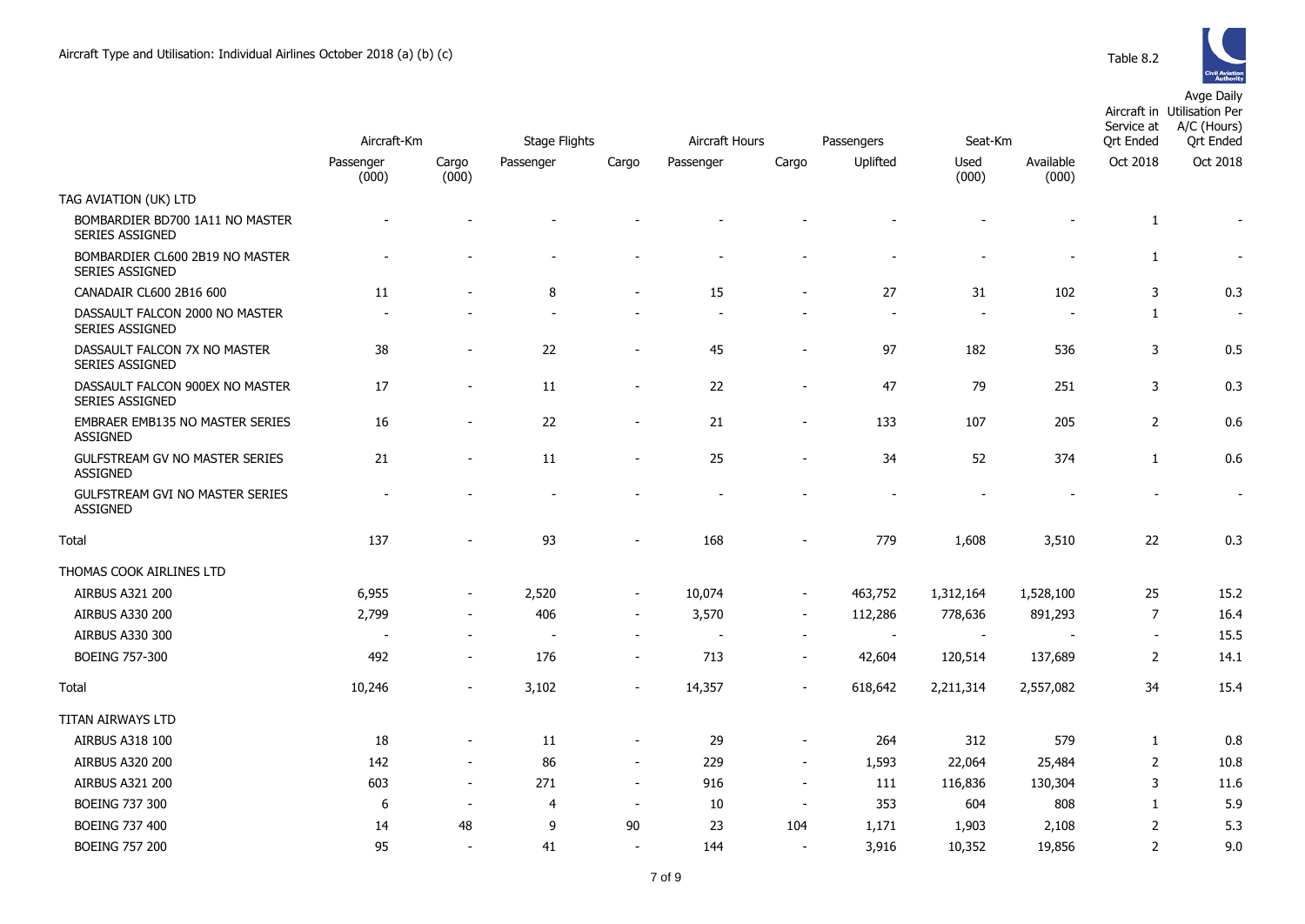|                                                    | Aircraft-Km        |                          | <b>Stage Flights</b> |                              | Aircraft Hours |                          | Seat-Km<br>Passengers    |               |                    | Service at<br><b>Qrt Ended</b> | Aircraft in Utilisation Per<br>A/C (Hours)<br><b>Qrt Ended</b> |
|----------------------------------------------------|--------------------|--------------------------|----------------------|------------------------------|----------------|--------------------------|--------------------------|---------------|--------------------|--------------------------------|----------------------------------------------------------------|
|                                                    | Passenger<br>(000) | Cargo<br>(000)           | Passenger            | Cargo                        | Passenger      | Cargo                    | Uplifted                 | Used<br>(000) | Available<br>(000) | Oct 2018                       | Oct 2018                                                       |
| TITAN AIRWAYS LTD                                  |                    |                          |                      |                              |                |                          |                          |               |                    |                                |                                                                |
| <b>BOEING 767 300</b>                              | 46                 |                          | 18                   | $\overline{\phantom{a}}$     | 65             |                          | 999                      | 6,481         | 12,093             | 1                              | 7.8                                                            |
| Total                                              | 924                | 48                       | 440                  | $90\,$                       | 1,416          | 104                      | 8,407                    | 158,552       | 191,232            | 12                             | 8.3                                                            |
| TUI AIRWAYS LTD                                    |                    |                          |                      |                              |                |                          |                          |               |                    |                                |                                                                |
| <b>BOEING 737-800</b>                              | 7,046              | $\blacksquare$           | 2,950                | $\overline{\phantom{a}}$     | 10,413         | $\overline{\phantom{a}}$ | 502,008                  | 1,204,486     | 1,331,742          | 33                             | 13.9                                                           |
| <b>BOEING 757 200</b>                              | 2,811              | $\overline{\phantom{a}}$ | 1,052                | $\overline{\phantom{a}}$     | 4,072          | $\blacksquare$           | 206,776                  | 552,227       | 606,833            | 14                             | 13.0                                                           |
| <b>BOEING 767 300</b>                              | 867                | $\overline{\phantom{a}}$ | 306                  | $\blacksquare$               | 1,232          | $\blacksquare$           | 51,134                   | 261,326       | 284,349            | 4                              | 12.7                                                           |
| <b>BOEING 787 8</b>                                | 2,570              | $\overline{\phantom{a}}$ | 443                  | $\blacksquare$               | 3,212          | $\overline{\phantom{a}}$ | 117,787                  | 672,459       | 776,915            | 8                              | 15.2                                                           |
| <b>BOEING 787 9</b>                                | 1,391              | $\blacksquare$           | 224                  | $\blacksquare$               | 1,730          | $\overline{\phantom{a}}$ | 65,785                   | 410,688       | 479,973            | 4                              | 15.1                                                           |
| Total                                              | 14,685             | $\blacksquare$           | 4,975                | $\blacksquare$               | 20,659         | $\blacksquare$           | 943,490                  | 3,101,186     | 3,479,812          | 63                             | 13.9                                                           |
| VIRGIN ATLANTIC AIRWAYS LTD                        |                    |                          |                      |                              |                |                          |                          |               |                    |                                |                                                                |
| <b>AIRBUS A330 200</b>                             | 629                | $\overline{\phantom{a}}$ | 106                  | $\overline{\phantom{a}}$     | 810            | $\overline{\phantom{a}}$ | 20,271                   | 135,584       | 180,597            | 3                              | 13.6                                                           |
| AIRBUS A330 300                                    | 3,287              | $\blacksquare$           | 549                  | $\overline{\phantom{a}}$     | 4,368          | $\overline{\phantom{a}}$ | 113,961                  | 685,737       | 874,454            | 10                             | 14.1                                                           |
| AIRBUS A340-600                                    | 1,296              | 13                       | 233                  | $\overline{2}$               | 1,723          | 17                       | 56,374                   | 311,519       | 399,152            | 7                              | 9.1                                                            |
| <b>BOEING 747 400</b>                              | 2,701              | $\overline{\phantom{a}}$ | 386                  | $\sim$                       | 3,341          | $\blacksquare$           | 140,687                  | 982,061       | 1,229,137          | 8                              | 14.2                                                           |
| <b>BOEING 787 9</b>                                | 5,537              | $\overline{\phantom{a}}$ | 670                  | $\overline{\phantom{a}}$     | 6,823          | $\overline{\phantom{a}}$ | 139,916                  | 1,154,172     | 1,461,843          | 17                             | 12.8                                                           |
| Total                                              | 13,451             | 13                       | 1,944                | $\overline{2}$               | 17,065         | 17                       | 471,209                  | 3,269,073     | 4,145,183          | 45                             | 12.8                                                           |
| VIRGIN ATLANTIC INTERNATIONAL                      |                    |                          |                      |                              |                |                          |                          |               |                    |                                |                                                                |
| <b>AIRBUS A330 200</b>                             | 217                | $\overline{\phantom{a}}$ | 45                   | $\qquad \qquad \blacksquare$ | 286            | $\overline{\phantom{a}}$ | 6,875                    | 46,335        | 62,321             | $\mathbf{1}$                   | 11.8                                                           |
| Total                                              | 217                | $\overline{a}$           | 45                   | $\overline{a}$               | 286            | $\sim$                   | 6,875                    | 46,335        | 62,321             | $\mathbf{1}$                   | 11.8                                                           |
| <b>VOLUXIS LTD</b>                                 |                    |                          |                      |                              |                |                          |                          |               |                    |                                |                                                                |
| BOMBARDIER BD700 1A10 NO MASTER<br>SERIES ASSIGNED | 12                 | $\blacksquare$           | 3                    | $\overline{\phantom{a}}$     | 16             | $\overline{\phantom{a}}$ | 16                       | 66            | 154                |                                |                                                                |
| RAYTHEON HAWKER 800                                | 17                 | 6                        | 13                   | $\overline{2}$               | 31             | 8                        | $\overline{\phantom{a}}$ | 79            | 131                | $\overline{\phantom{0}}$       |                                                                |
| Total                                              | 29                 | 6                        | 16                   | $\overline{2}$               | 47             | 8                        | 16                       | 145           | 285                |                                |                                                                |